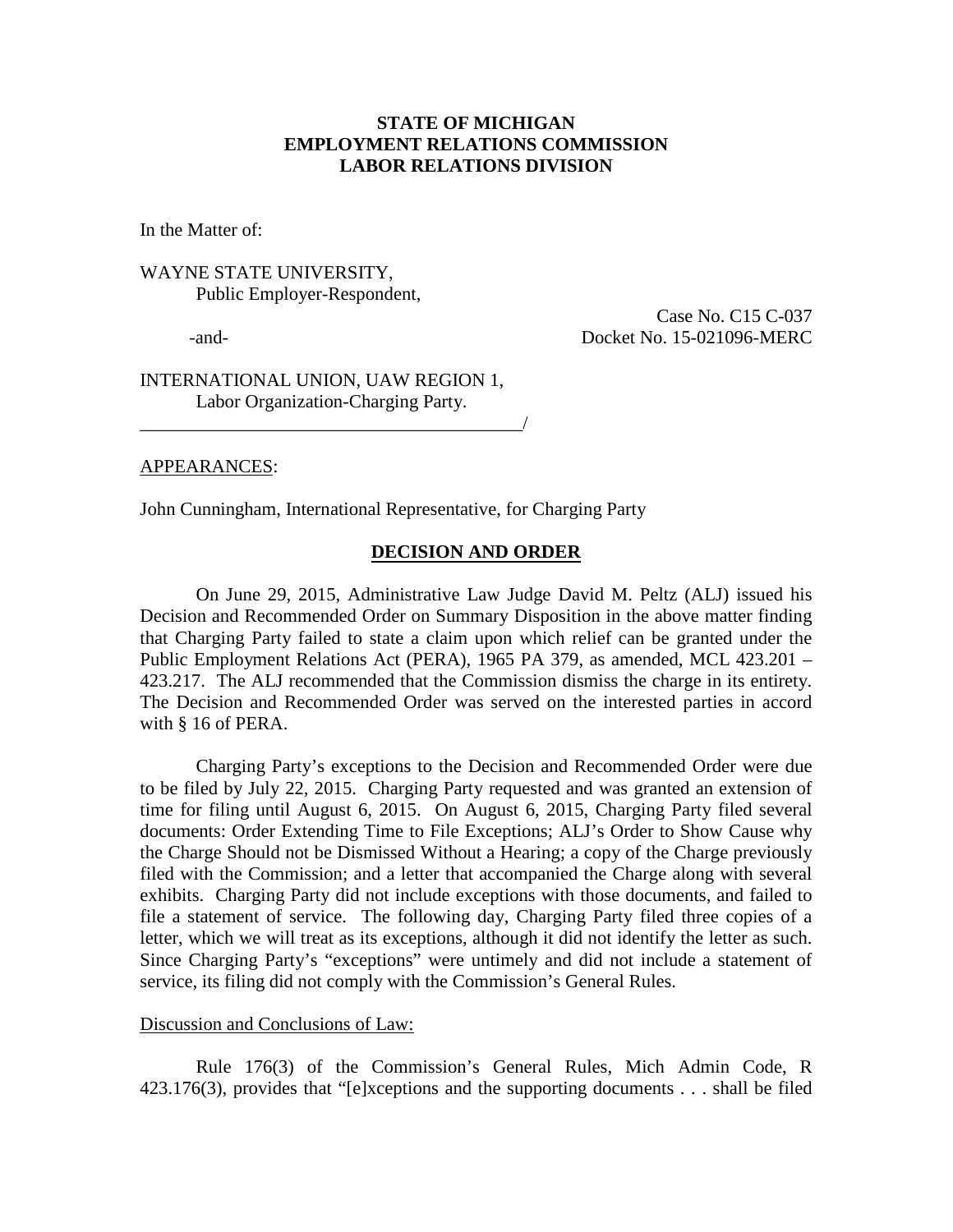with the commission . . . within 20 days of service of the decision and recommended order." The Order granting Charging Party's extension of time to file exceptions clearly stated "[a]ll exceptions to the Administrative Law Judge's Decision and Recommended Order must be received at a Commission office by the close of business on August 6, 2015." It is well established that exceptions that are not received at the Commission's office by the close of business on the date they were due will not be considered. *City of Detroit (AFSCME Council 25 and Local 542)*, 25 MPER 17 (2011); *Police Officers Association of Michigan*, 18 MPER 14 (2005); *City of Detroit (Fire Department)*, 2001 MERC Lab Op 359.

In addition, Rule 176(2) contains several requirements for the filing of exceptions. These requirements include: filing an original and four copies of the exceptions and brief, two copies of any exhibits, two copies of each party's post-hearing briefs, any motion that resulted in a ruling by the ALJ dismissing or sustaining the ULP charge in whole or part, any brief in support of the motion, the response to the motion filed, as well as a statement of service. As noted above, Charging Party failed to file a statement of service with its filing. Rule 182(5) provides that the Commission may decline to consider any document or pleading not served in accordance with the rules. Indeed, this Commission has declined to consider timely exceptions filed without a statement of service. *Wayne State University (Kirkland)*, 23 MPER 53 (2010); *Tuscola County Medical Care Facility*, 27 MPER 9 (2013).

Aside from the deficiencies mentioned above, Charging Party failed to set forth specifically the question of procedure, fact, law, or policy to which exceptions are taken nor did Charging Party identify the part of the ALJ's Decision and Recommended Order to which an objection is made, state the grounds for the exceptions or provide a citation of authorities. All of these are requirements set forth in Commission Rule 176(4)(a), (b)  $\&$  (d). The purpose of this rule is to provide the Commission with a basis for determining which of the ALJ's rulings that a party believes were made in error and the reasons supporting such a belief. As provided in Rule 176(7), an exception that fails to comply with the rules may be disregarded. Yet, where a charging party's timely exceptions fail to comply with the requirements of Rule 176(4), we may nevertheless consider them to the extent we are able to discern the issues on which the charging party has requested our review. *Detroit Transportation Corp.,* 28 MPER 64 (2015). Even if we do so in this case, those exceptions must be dismissed for failure to state a claim under PERA, as explained below.

Based upon the assertion that Respondent "showed no regard for the contract," Charging Party appears to believe that Respondent repudiated the agreement by reclassifying a bargaining unit position following an audit, which resulted in the position being moved to a different local union. However, such a conclusory allegation, without more, fails to establish a violation of PERA. *Detroit Federation of Teachers*, 21 MPER 3 (2008).

We will find an unfair labor practice based on an alleged breach of contract only where the charging party is able to show that the respondent has repudiated the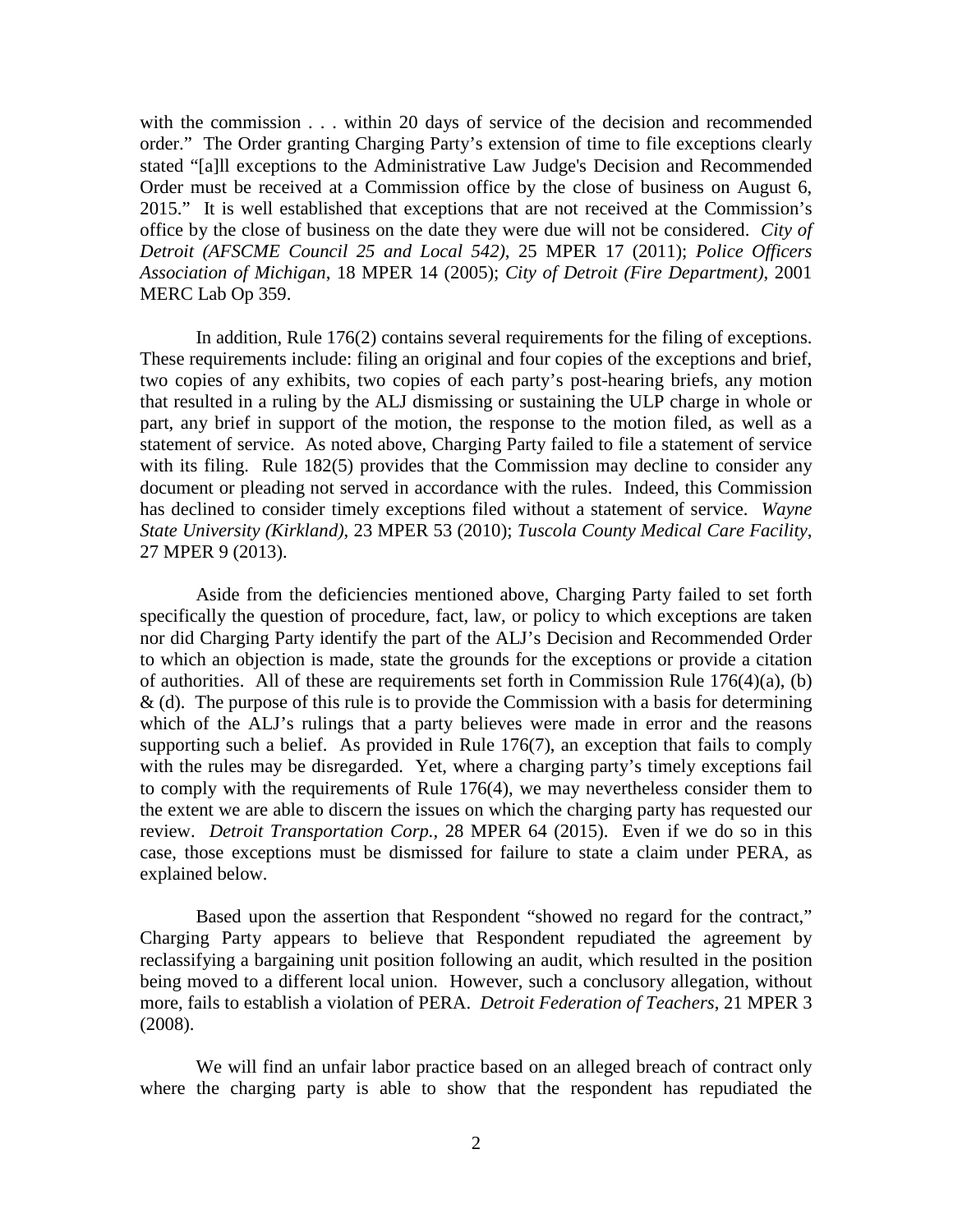agreement. *University of Michigan*, 1988 MERC Lab Op 204; *City of Detroit*, 22 MPER 11 (2009). Repudiation exists only when: (1) the contract breach is substantial and has a significant impact on the bargaining unit; and (2) no bona fide dispute over interpretation of the contract is involved. *Wayne County*, 29 MPER 1 (2015). Repudiation warranting Commission action can be found only when the actions of a party amount to a rewriting of the contract or a complete disregard for the contract as written. See *Gibraltar Sch Dist*, 16 MPER 36 (2003). Charging Party has failed to allege facts that establish a claim of repudiation. For these reasons, we agree with the ALJ that Charging Party failed to state a claim upon which relief may be granted under PERA.

In summary, Charging Party's exceptions were untimely; Charging Party failed to submit a statement of service; and it has failed to state a cognizable PERA claim. We, therefore, adopt the recommended order of the Administrative Law Judge as our final order and dismiss the charge.

## **ORDER**

The unfair labor practice charge is hereby dismissed in its entirety.

# MICHIGAN EMPLOYMENT RELATIONS COMMISSION

/s/ Edward D. Callaghan, Commission Chair

/s/ Robert S. LaBrant, Commission Member

 $\sqrt{s/2}$ 

Natalie P. Yaw, Commission Member

Dated: September 24, 2015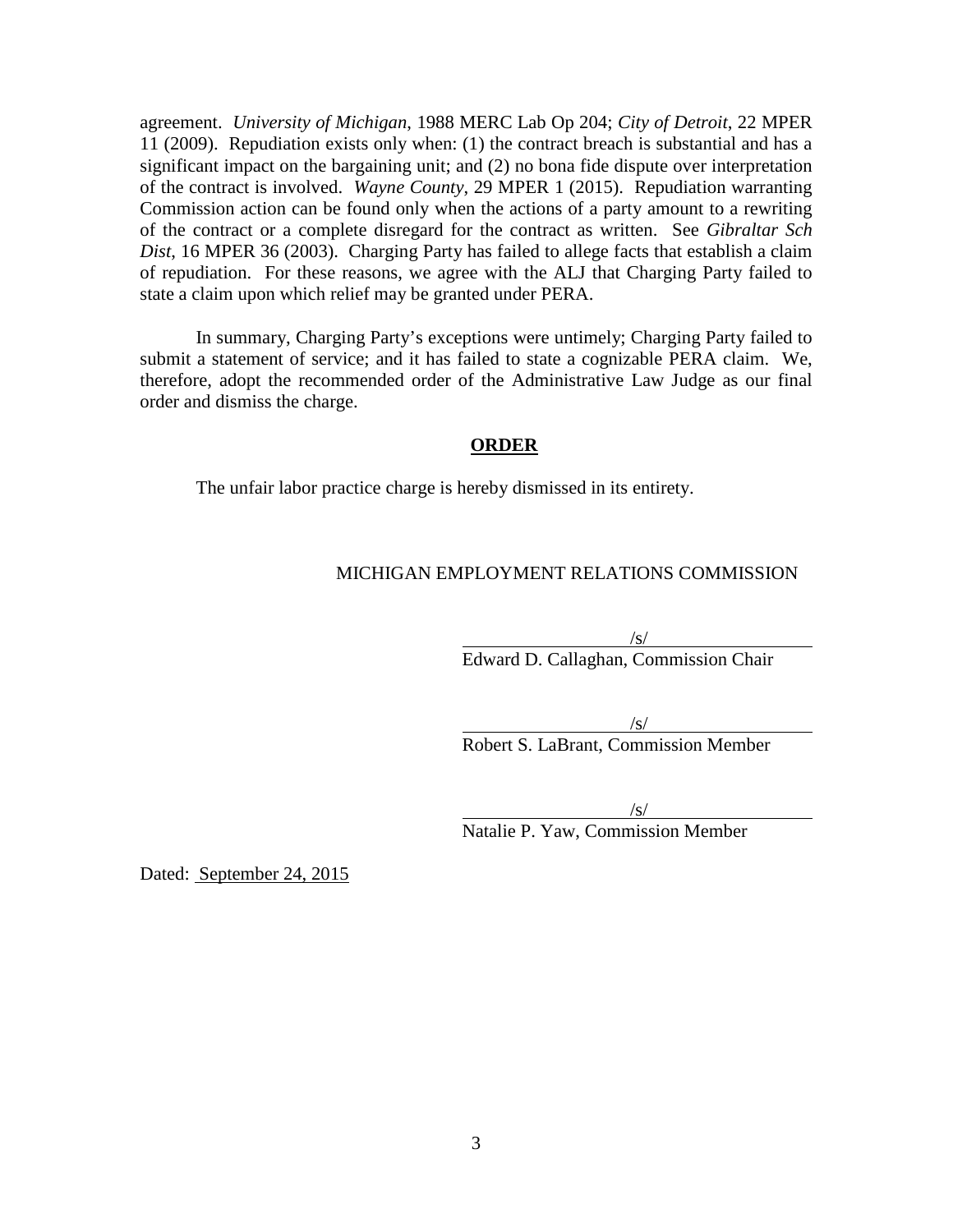## **STATE OF MICHIGAN MICHIGAN ADMINISTRATIVE HEARING SYSTEM EMPLOYMENT RELATIONS COMMISSION**

In the Matter of:

WAYNE STATE UNIVERSITY, Respondent-Public Employer,

 Case No. C15 C-037 -and- Docket No. 15-021096-MERC

INTERNATIONAL UNION, UAW REGION 1, Charging Party-Labor Organization.

#### APPEARANCES:

John Cunningham, International Representative, for Charging Party

\_\_\_\_\_\_\_\_\_\_\_\_\_\_\_\_\_\_\_\_\_\_\_\_\_\_\_\_\_\_\_\_\_\_\_\_\_\_\_\_\_\_\_\_\_\_\_\_\_\_\_\_\_\_\_\_\_\_/

# **DECISION AND RECOMMENDED ORDER OF ADMINISTRATIVE LAW JUDGE ON SUMMARY DISPOSITION**

This case arises from an unfair labor practice charge filed on March 13, 2015, by International Union, UAW Region 1 against Wayne State University. Pursuant to Sections 10 and 16 of the Public Employment Relations Act (PERA), 1965 PA 379, as amended, MCL 423.210 and 423.216, the charge was assigned to David M. Peltz, Administrative Law Judge (ALJ) for the Michigan Administrative Hearing System (MAHS), acting on behalf of the Michigan Employment Relations Commission (MERC).

The Unfair Labor Practice Charge and Procedural History:

The unfair labor practice charge alleges that Wayne State University violated PERA by reclassifying the position held by Senna Farmer and by refusing to allow Farmer to exercise her contractual bumping rights. In an order issued on April 28, 2015, I directed Charging Party to show cause why the charge should not be dismissed for failure to state a claim upon which relief can be granted under PERA. The response to the order to show cause was originally due by the close of business on May 19, 2015. By request of Charging Party, the filing deadline was extended to the close of business on May 29, 2015. No response was received by that date, nor did Charging Party make a timely request for a second extension. Charging Party finally filed its response to the order to show cause by email on June 19, 2015. Contrary to Rule 109, R 792.10109, of the MAHS hearing rules, Charging Party did not seek prior permission to file its response by email, nor did Charging Party follow up its electronic filing with hard copies of the response.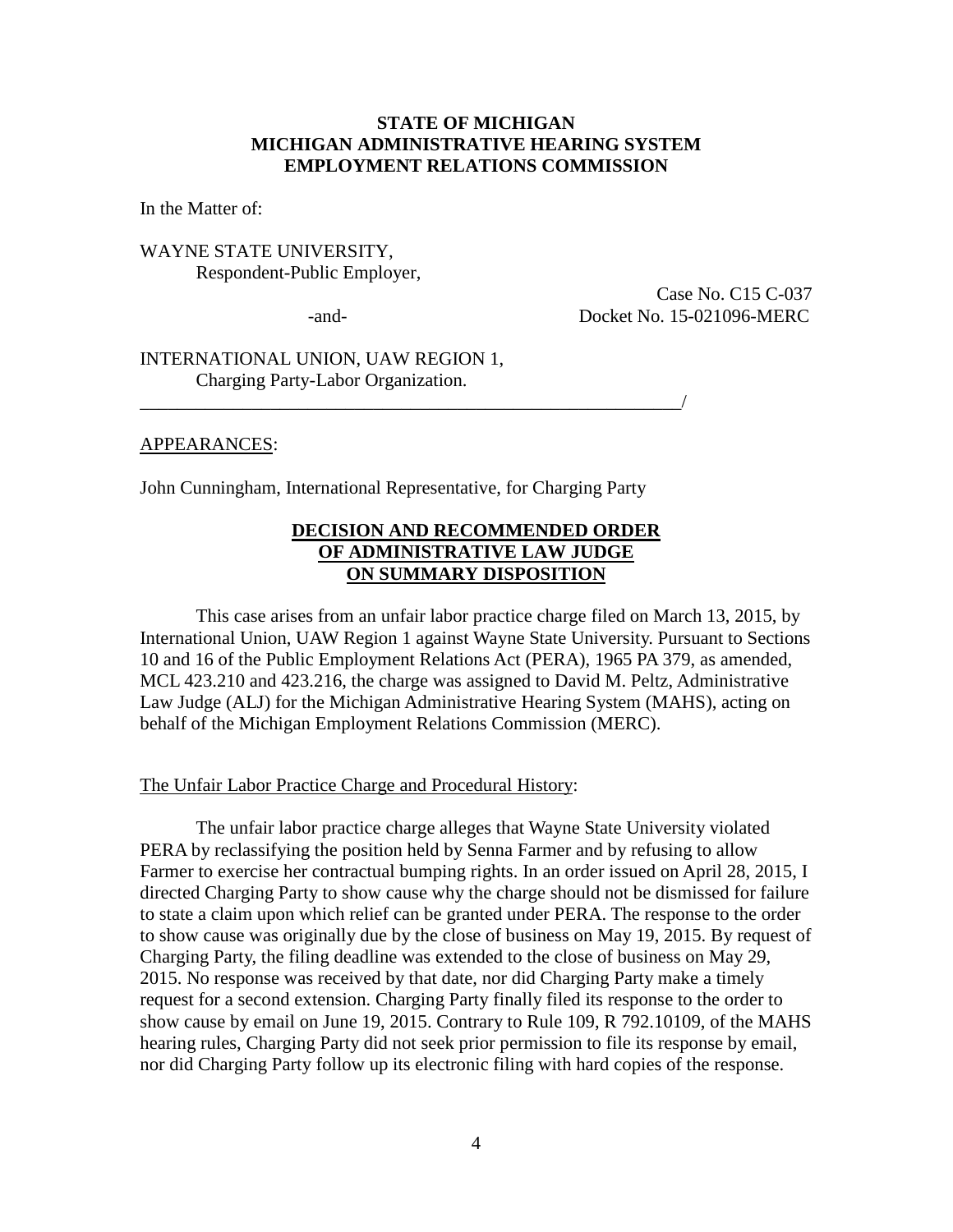#### Facts:

The following facts are derived from the charge and the Union's response to the order to show cause. Senna Farmer was employed by Wayne State University as an Administrative Assistant I and was a member of a bargaining unit represented by UAW Local 1979. Farmer requested that the University conduct an audit of her position because she believed that there were conflicts between the duties she was being asked to perform and the Administrative Assistant I position description created by Respondent.

On September 11, 2014, Farmer's supervisor received notice that Respondent's Classification and Compensation Team had determined that the work being performed by Farmer should be reclassified to a Senior Accounting Clerk, a position which is represented for purposes of collective bargaining by UAW Local 2071. As a result of the reclassification, Farmer's salary was significantly reduced and, because of the transfer to a different bargaining unit, she lost all of her seniority. Farmer was not permitted to exercise her contractual right to bump into another administrative position within Local 1979.

#### Discussion and Conclusions of Law:

The failure of a charging party to file a timely response to an order to show cause may, in and of itself, warrant dismissal of the charge. *Detroit Federation of Teachers*, 21 MPER 3 (2008). In the instant case, Charging Party attempts to justify its failure to timely respond to the order to show cause by asserting that it was waiting for the University to provide information which the Union had requested under the Michigan Freedom of Information Act (FOIA), MCL 15.231 *et seq*. Even if true, that does not excuse Charging Party's failure to contact my office and seek a second extension of the filing deadline, nor does it justify the Union's failure to seek permission to file its untimely response by email.

Assuming *arguendo* that the response had been timely and properly filed, I would nevertheless conclude that Charging Party has failed to demonstrate that an evidentiary hearing is warranted in this matter. The removal of bargaining unit work by a public employer may constitute a violation of the duty to bargain under PERA. See e.g. *Southfield Police Officers Ass'n v Southfield*, 162 Mich App 729 (1987), aff'g in part 1985 MERC Lab Op 1025; *Lansing Fire Fighters Local 421 v. Lansing*, 133 Mich App 56 (1984), aff'g 1983 MERC Lab Op 97. In the instant case, however, Charging Party has failed to articulate any comprehensible theory as to how the University's actions were unlawful. According to the charge, Farmer requested a job audit out of a concern that the duties she was performing as an Administrative Assistant I were in conflict with the job description. The University conducted the audit and determined that the work being performed by Farmer was more in line with the duties and responsibilities of the Senior Accounting Clerk, a position represented by a different UAW local. Although Charging Party set forth numerous assertions of fact apparently relating to the history of the two positions in its response to the order to show cause, the Union failed to explain the purported relevancy of any of those facts or make any cognizable claim as to how the reclassification of Farmer's position constituted an unlawful removal of bargaining unit